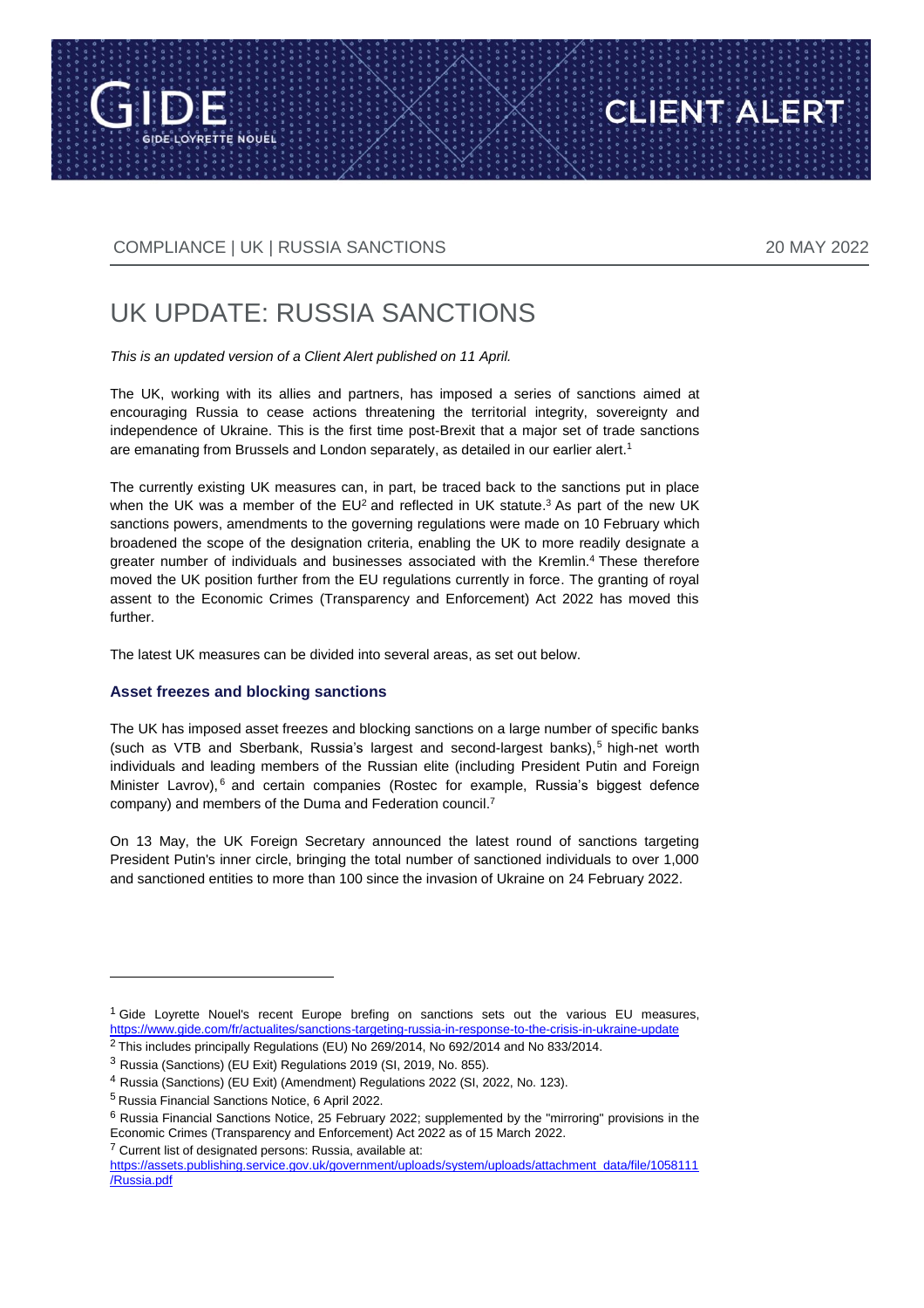On 19 May, new sanctions were brought against Aeroflot, Ural Airlines and Rossiya Airlines so that they would be unable to sell lucrative UK airport landing slots. This follows the earlier ban of Russian aircraft from UK airspace<sup>8</sup>.

There is an increasing cascade of designations being updated by the government, <sup>9</sup> as well as a pro-active trend of self-exclusion by individuals who may potentially be targeted in the future, and are now seeking to divest themselves of interests - and measures to "streamline" the designation process have come into force on 15 March 2022 with the introduction of the Economic Crime (Transparency and Enforcement) Act 2022 (see further below).

On 15 March 2022, the passage of the Economic Crime (Transparency and Enforcement) Act 2022 came into force, allowing a new means of sanctioned person designation under the new power provided under that Act, called "mirroring" provisions. <sup>10</sup> These provide that where the designated minister has reason to believe that person is an "involved person" and that person has already been designated by key allies that they will be added to the sanctioned persons list.

#### **Financial sanctions**

A number of financial measures have been introduced to restrict Russian access to finance through the UK.

The Russia (Sanctions) (EU Exit) (Amendment) Regulations 2022 came into force on 10 February 2022, <sup>11</sup> amending the existing sanctions prohibiting dealing with transferable securities or money-making instruments.

The scope of the existing prohibitions has been extended by nine amendments (of which the latest (The Russia (Sanctions) (EU Exit) (Amendment) (No.9) Regulations came into force on 29 April 2022), restricting access to Russian social media and giving the UK communications regulator (OFCOM) new powers to monitor compliance. This follows a series of amendments to the regulations that restricted access by Russian entities to financial markets and finance.

#### *Access to UK finance*

 $\overline{a}$ 

Specifically these regulations have extended existing restrictions prohibiting the issuing of loans or credit, such that:<sup>12</sup>

- the prohibitions apply to loans and credit issued to a person connected with Russia<sup>13</sup> as well as those owned by such persons or those acting on their behalf or at their direction (which is aimed at circumvention);
- the prohibitions apply to loans and credit provided to the Government of Russia; and

<sup>8</sup> Air Navigation (Restriction of Flying)(Russian aircraft)(Amendment)(No.2) Regulations 2022

<sup>9</sup> The people, entities and ships designated or specified under regulations made under the Sanctions and Anti-Money Laundering Act 2018 are detailed in the UK Sanctions List, available at: <https://www.gov.uk/government/publications/the-uk-sanctions-list#full-publication-update-history>  $10$  See ss.58 and 59 of the Act.

<sup>11</sup> Russia (Sanctions) (EU Exit) (Amendment) (No 2) Regulations 2022 (SI, 2022, No. 194).

<sup>12</sup> As listed in Schedule 2 to the Russia (Sanctions) (EU Exit) Regulations 2019 (SI, 2019, No. 855).

<sup>13</sup> As defined in Regulation 19A(2) of the Russia (Sanctions) (EU Exit) Regulations 2019 (SI, 2019, No. 855).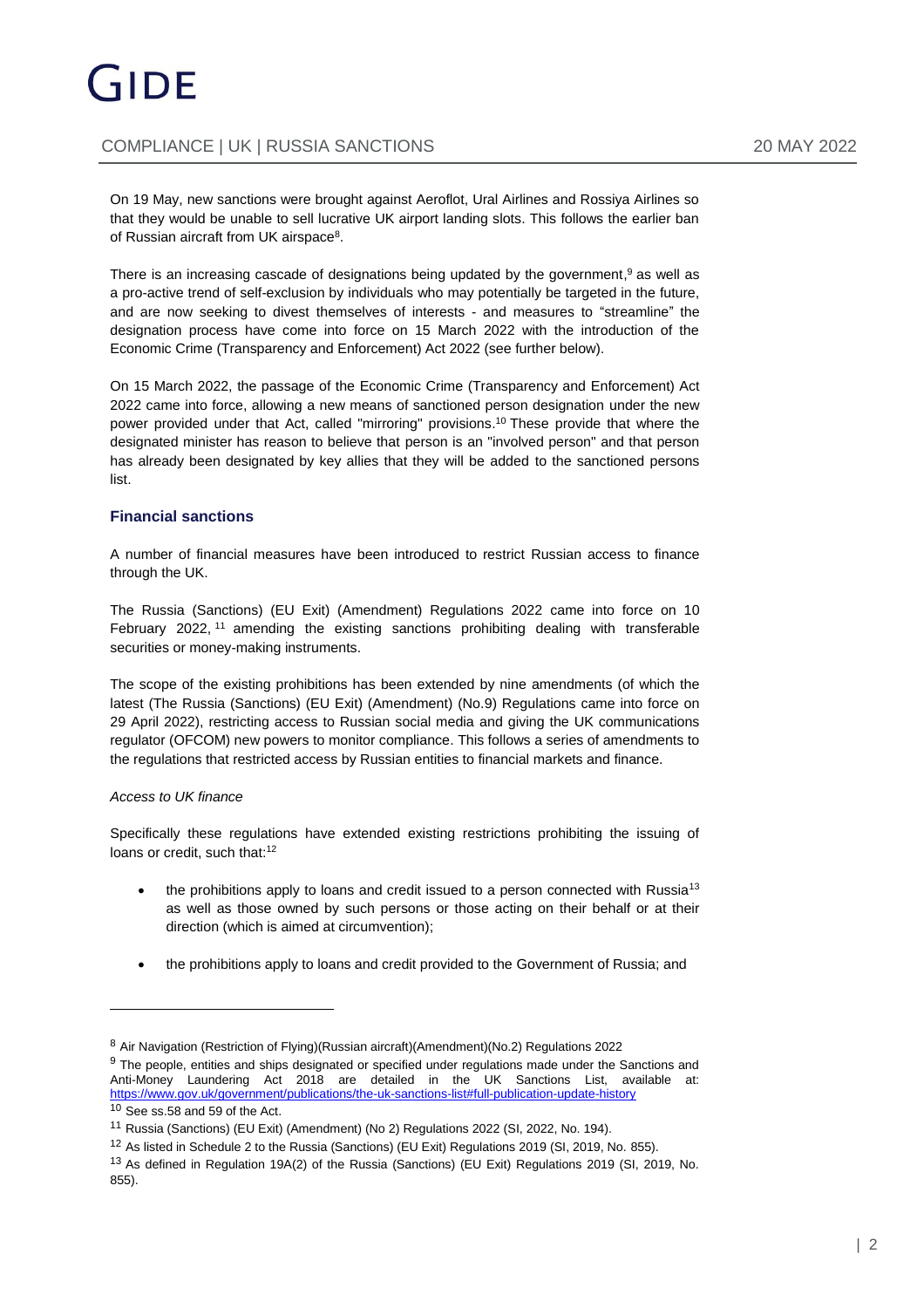the scope of the existing prohibitions is expanded to apply to loans and credit provided to entities incorporated or constituted under UK law which are owned by sectorally sanctioned entities.

The first cases are now already being heard on the interaction between the UK insolvency regime and financial sanctions (*VTB Capital plc for the appointment of Teneo Financial Advisory Limited as administrators* - High Court, 6 April 2022) which has determined that the preferred objective was achieving a better result for the company's creditors as a whole than would be likely if the company were wound up (without first being in administration) and that an ordinary administration could more likely achieve that better than a liquidation.

#### *Clearing and Settlement in Pounds Sterling*

The Russia (Sanctions) (EU Exit) (Amendment) (No 2) Regulations 2022 additionally introduced a new measure to prohibit a UK credit or financial institution from establishing or continuing a correspondent banking relationship and from processing sterling payments to, from or via a designated person or a credit or financial institution owned or controlled by them.

As the "processing" of a sterling payment includes the clearing and settlement of such a payment wherever they emanate from, this measure has an extra-territorial effect. There is therefore potential for transactions denominated in Sterling, but with no UK nexus, to be caught and funds seized, in a manner similar to OFAC's operation of sanctions regimes with Cuba and Iran, for example.

As was seen with the payment of Russian sovereign debt due on 16 March 2022, there are general licences that allow for foreign debt to be serviced. <sup>14</sup> However, the debt that has come due to date was foreign currency denominated debt without any conversion right. Where that debt had been settled in local currency (rubles), this would have been a default. There are a number of convertible and non-convertible payments on the horizon. Additionally, these general licences are time limited and there is no guarantee that they will be extended after each date of expiry. Where payments are made into Russian escrow accounts in rubles, the Russian counter-sanctions and foreign exchange controls must be considered.

#### *Trade restrictions*

New restrictions on Russian trade with the UK and through UK entities came into force on 9 May 2022, by way of the Customs (Additional Duty) (Russia and Belarus) Regulations 2022: 15

- imposed new import duties;
- conferring powers on the Secretary of State to give movement or detention directions; and
- prohibiting the registration of ships on the UK Ship Register where they are owned, controlled, chartered or operated by a designated person or persons connected with Russia, or where they are a specified ship.

<sup>14</sup> U.S. Office of Foreign Assets Control (OFAC) issued general license 9A on March 2 which authorises transactions for U.S. persons with regards to "the receipt of interest, dividend, or maturity payments in connection with debt or equity" issued by Russia's finance ministry, central bank or national wealth fund. The equivalent UK general licence is General Licence INT/2022/1277777.

<sup>15</sup> Russia (Sanctions) (EU Exit) (Amendment) (No. 4) Regulations 2022 (SI, 2022, No. 203).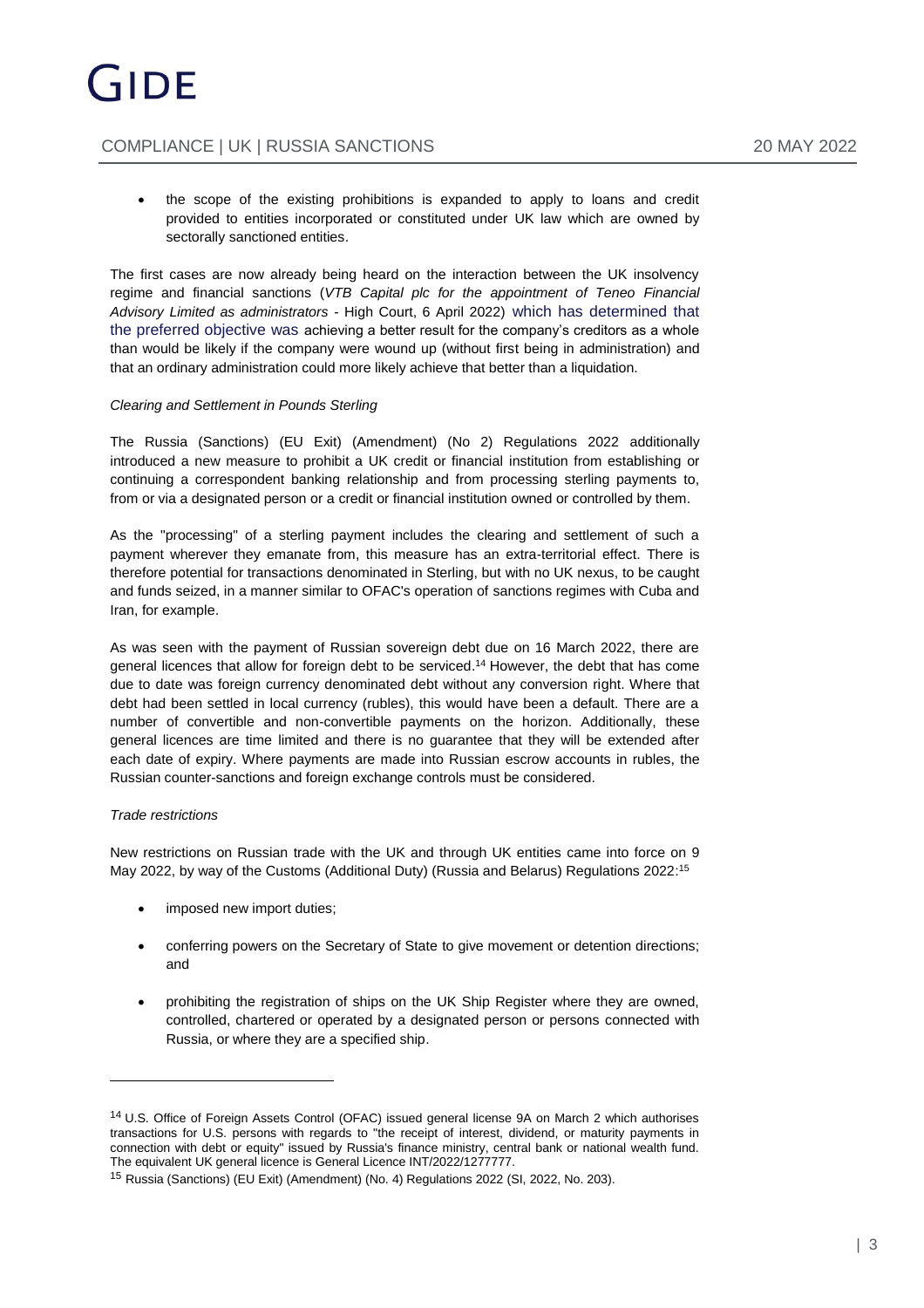The Russia (Sanctions) (EU Exit) (Amendment) (No. 7) Regulations 2022 extend the existing trade sanctions in relation to Crimea to enable the Secretary of State to issue a direction prohibiting a ship from entering a port or any ports located in the non-government controlled areas of the Donetsk and Luhansk oblasts. <sup>16</sup> They also prevent any Russian aircraft or ship requiring repair or servicing within UK territory to avail itself of those services.

These shipping sanctions could lead to genuine cases of impossibility of performance under the law of frustration (in addition to the force majeure claims that were seen during the Covid-19 pandemic as a result of government restrictions), which would be a highly unusual legal development.

#### *Foreign exchange*

Finally, the Russia (Sanctions) (EU Exit) (Amendment) (No. 5) Regulations 2022 (in force from 1 March 2022)<sup>17</sup> prohibit the provision of financial services for the purpose of foreign exchange reserve and asset management to the following:

- the Central Bank of the Russian Federation;
- the National Wealth Fund of the Russian Federation;
- the Ministry of Finance of the Russian Federation;
- a person owned or controlled (directly or indirectly) by any of the above; or
- a person acting on behalf of or at the direction of any of the above.

"Foreign exchange reserve and asset management" means activities relating to the reserves or assets of the above persons, including:

- money market instruments;
- foreign exchange;
- derivative products (including futures and options);
- exchange rate and interest rate instruments (including products such as swaps and forward rate agreements); transferable securities; other negotiable instruments and financial assets (including bullion); and
- special drawing rights.

#### **General licences**

The UK's OFSI has published a number of Russia-related general licences<sup>18</sup> to help financial institutions deal with issues raised by sanctions, for example those licences allowing transactions with certain sanctioned entities to be wound down. <sup>19</sup> For example, a further general licence was introduced on 6 April 2022 to allow a person winding down any

<sup>16</sup> Russia (Sanctions) (EU Exit) (Amendment) (No. 7) Regulations 2022 (SI, 2022, No. 395).

<sup>17</sup> Russia (Sanctions) (EU Exit) (Amendment) (No. 5) Regulations 2022 (SI, 2022, No. 205).

<sup>18</sup> General Licence INT/2022/1277777; General Licence INT/2022/1277778; General Licence INT 2022/1277877.

<sup>19</sup> General Licence INT/2022/1272278; General Licence INT/2022/1280976; General Licence INT/2022/1280876; General Licence NT/2022/1295476, General Licence INT/2022/1381276; General Licence INT/2022/1424276; General Licence INT/2022/1469378.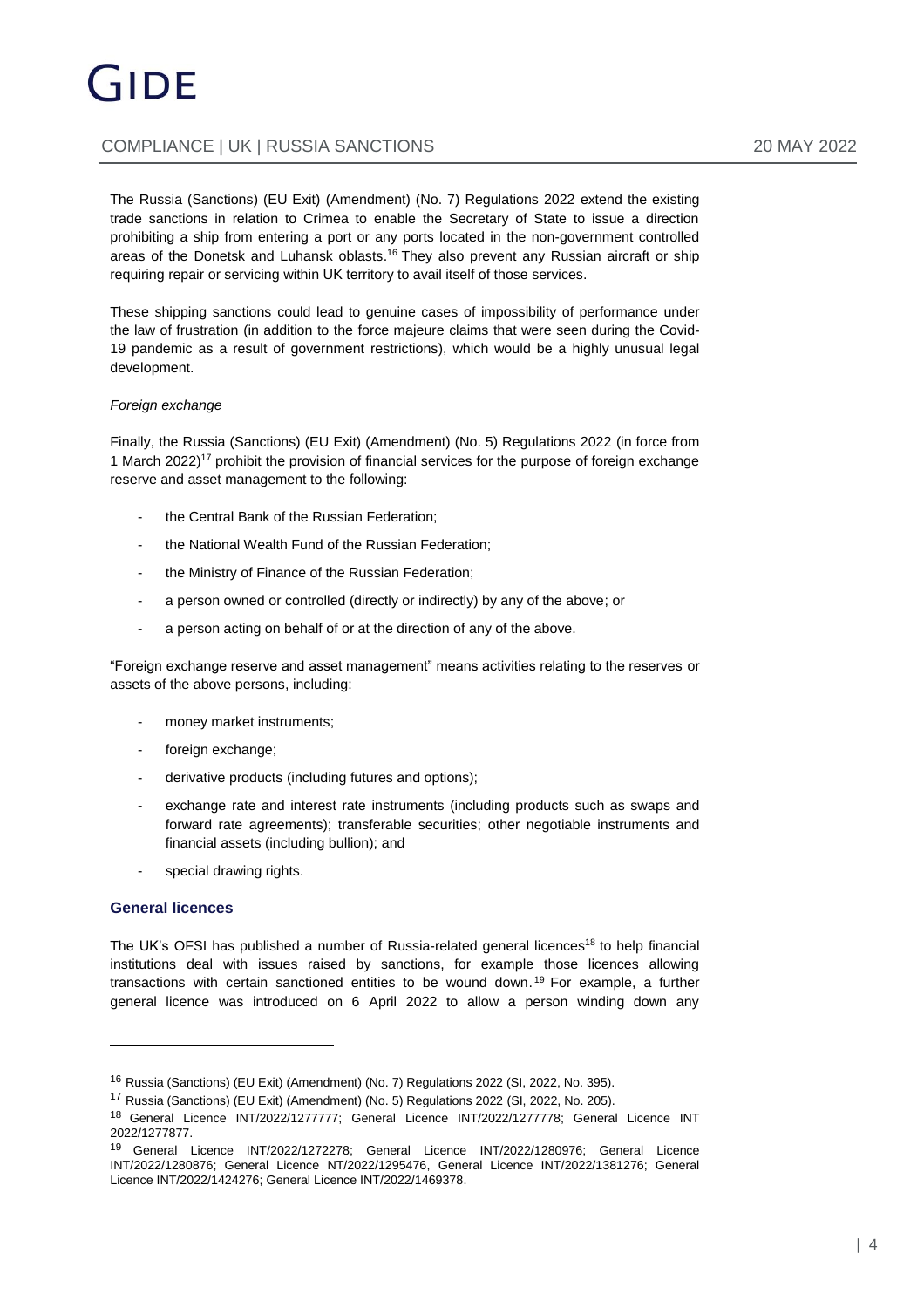transactions to which it is a party, involving the Credit Bank of Moscow, or its subsidiaries $^{20}$ . This includes the closing out of any positions, and the possibility to carry out any activity reasonably necessary to effect this. Taking these actions within the time frames allowed by each general licence is the responsibility of the parties affected, outside of which they will be non-compliant and subject to penalties.

The UK's approach is similar to the Office of Foreign Assets Control (OFAC) in the US, providing exemptions in general licences to allow certain activity that would otherwise be prohibited by financial sanctions. A special licence may be needed where activity is not covered by a general licence.

This is a fast-moving area - seventeen general licences have been issued since 25 February 2022 - and companies should be vigilant to changes that may arise (e.g. with respect to the trade in petroleum and gas products under General Licence INT/2022/1277877).

The Russia-related general licences have broadly been updated to expand the definition of "subsidiary" to include controlled entities, allowing the wind down of a wider range of transactions.<sup>21</sup>

A general licence was introduced on 25 March 2022 in order that a person may continue business operations involving the joint venture GEFCO, a joint venture owned by Russian Railways and Stellantis or the subsidiaries of GEFCO.<sup>22</sup> This therefore targets the winding down of the substantial cross-Russia container traffic between Europe and China.

#### **Penalties**

The penalties for offences committed under the UK sanctions regime are severe. A person who commits a financial sanctions offence, for example, is liable (i) on summary conviction in England and Wales to imprisonment for a term not exceeding 12 months or a fine (or both); and (ii) on conviction on indictment, to imprisonment for a term not exceeding 7 years or a fine (or both). <sup>23</sup> Under the regulations, officers of bodies corporate and bodies corporate themselves are also liable.<sup>24</sup>

#### **Economic Crime (Transparency and Enforcement) Act 2022**

On the 15 March 2022, the Economic Crime (Transparency and Enforcement) Act (the "Act") received Royal Assent, following an expedited passage through Parliament.

The Act covers three main areas: (i) Registration of overseas entities, (ii) Unexplained wealth orders and (iii) Reforms to various aspects of the UK's sanctions regime.

This is therefore a far wider-ranging target to this legislation reflecting the particular aspects of the UK's role as an international centre for raising funds and the way in which property has been held for beneficial interests. These issues have become conflated with the Russia sanctions through current circumstances.

<sup>20</sup> General Licence INT/2022/1544176.

<sup>&</sup>lt;sup>21</sup> General Licence INT/2022/1272278 was updated on 7 March 2022, for example.

<sup>22</sup> General Licence INT/2022/1438977.

<sup>&</sup>lt;sup>23</sup> Regulation 80 of the Russia (Sanctions) (EU Exit) Regulations 2019 (SI, 2019, No. 855).

<sup>&</sup>lt;sup>24</sup> Regulation 81 of the Russia (Sanctions) (EU Exit) Regulations 2019 (SI, 2019, No. 855).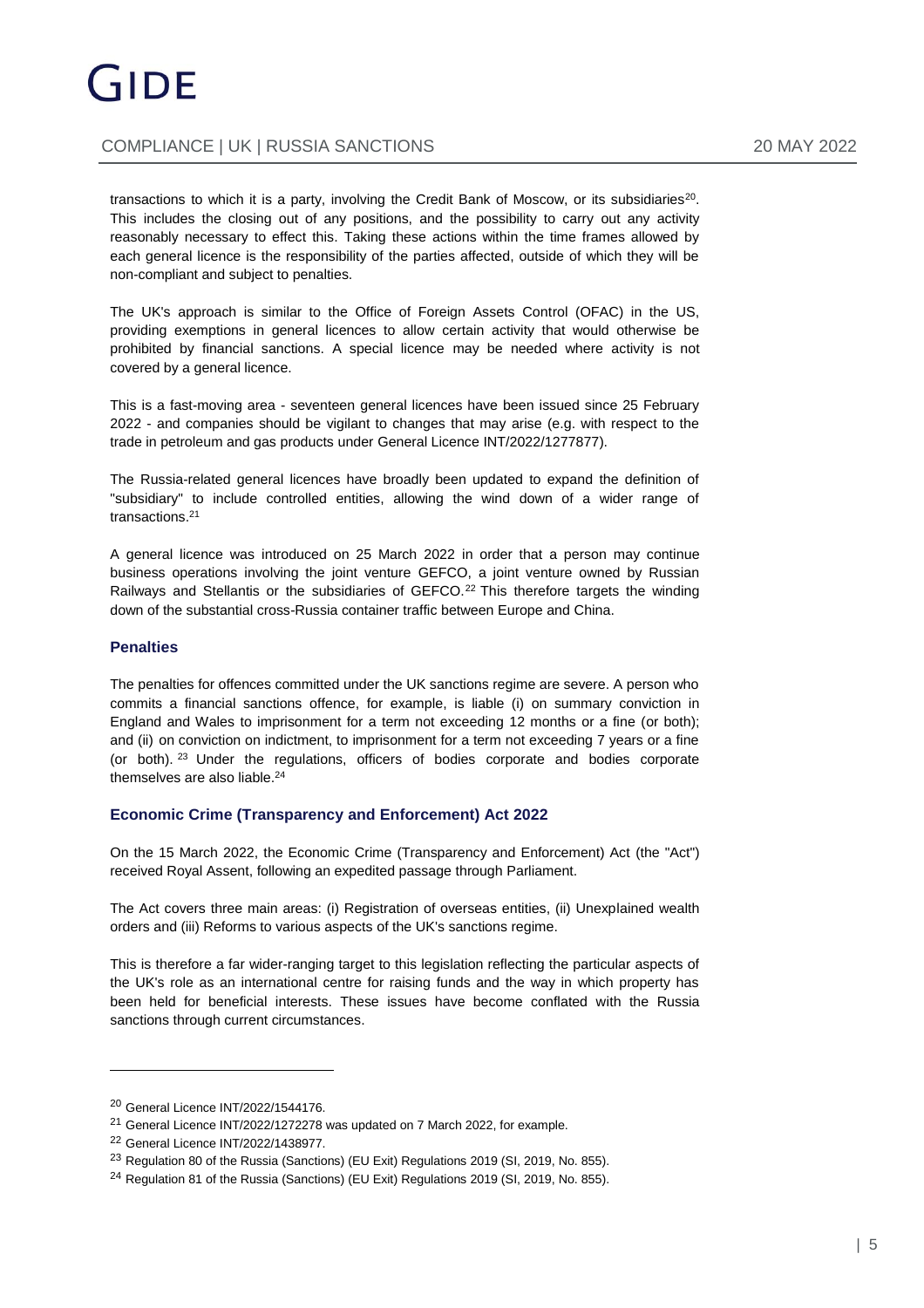#### **London Stock Exchange**

Whilst not a governmental action, the London Stock Exchange has suspended, "in light of market conditions, and in order to maintain orderly markets", the trading of global depositary receipts (GDR) and American depositary receipts (ADR) of a number of companies with strong links to Russia, blocking trading of their secondary listings in London.<sup>25</sup>

On 10 March 2022, the FCA suspended trading in the shares of London-listed steel company Evraz, "in order to protect investors pending clarification of the impact of the UK sanctions", after major shareholder Roman Abramovich was sanctioned. This is indicative of a wider targeting of the interests of designated persons that will be a compliance risk for those with whom their businesses have ongoing dealings.

#### **Export control**

The UK has implemented punitive new restrictions on trade and export controls against Russia's hi-tech and strategic industries, such as electronics, telecommunications, and aerospace, similar to those implemented by the EU and the US.

On 1 March 2022, the Export Control Joint Unit issued a notice to inform exporters of the immediate suspension of extant licenses for the export of all dual-use items to Russia.<sup>26</sup>

Another statutory instrument which came into force on 1 March 2022, the Russia (Sanctions) (EU Exit) (Amendment) (No. 3) Regulations 2022,  $27$  expanded the existing restrictions applicable to military and dual-use items.

This legislation prohibits the export, supply and delivery, making available and transfer of dualuse items and critical industry items to, or for use in, Russia, irrespective of end-user. This restriction further extends to the provision of related technical assistance, financial services, funds and brokering services.<sup>28</sup>

As we have learned from the experience of enforcement under the Iran sanctions, the list of products that are potentially dual-use can be extremely wide. These restrictions therefore have the potential to be extremely far reaching in catching a wide range of technology which may not appear to be restricted at first glance and each company should have a compliance policy in place for monitoring of whole-group activity in this regard.

On 15 March 2022, the UK announced via a press release a ban on exports to Russia of highend luxury goods, likely to affect luxury vehicles, high-end fashion and works of art. These new export restrictions are not yet in force but the Government announced that they will come into

 $^{25}$  Including: EN+ (which is incorporated in the UK); Novolipetsk Steel; Gazprom; Gazprom Neft; Lukoil; Norilsk Nickel; Taftneft; Polyus; Severstal; Rosneft; Sberbank; VK; Ros Agro; Surgutneftegas; TCS Group; Rosseti; PhosAgro; RusHydro; Magnitogorsk Iron and Steel Works; Novatek; Fix Price Group; Global Ports Investment; Globaltrans Investment; HMS Hydraulic Machines & Systems Group; Lenta International; Medical Group; X5 Retail; and VTB.

<sup>26</sup> Notice to Exporters 2022/03: licence suspensions and OGELs revised, available at: [https://www.gov.uk/government/publications/notice-to-exporters-202203-licence-suspensions-and-ogels](https://www.gov.uk/government/publications/notice-to-exporters-202203-licence-suspensions-and-ogels-revised/nte-202203-licence-suspensions-and-ogels-revised)[revised/nte-202203-licence-suspensions-and-ogels-revised](https://www.gov.uk/government/publications/notice-to-exporters-202203-licence-suspensions-and-ogels-revised/nte-202203-licence-suspensions-and-ogels-revised)

<sup>&</sup>lt;sup>27</sup> Russia (Sanctions) (EU Exit) (Amendment) (No. 3) Regulations 2022 (SI, 2022, No. 195).

<sup>&</sup>lt;sup>28</sup> "Critical industry goods" includes the software and technology specified in Schedule 2A to the (No.3) Regulations, Schedule 2 or 3 to the Export Control Order 2008, or Annex I of the EU Dual-Use Regulation.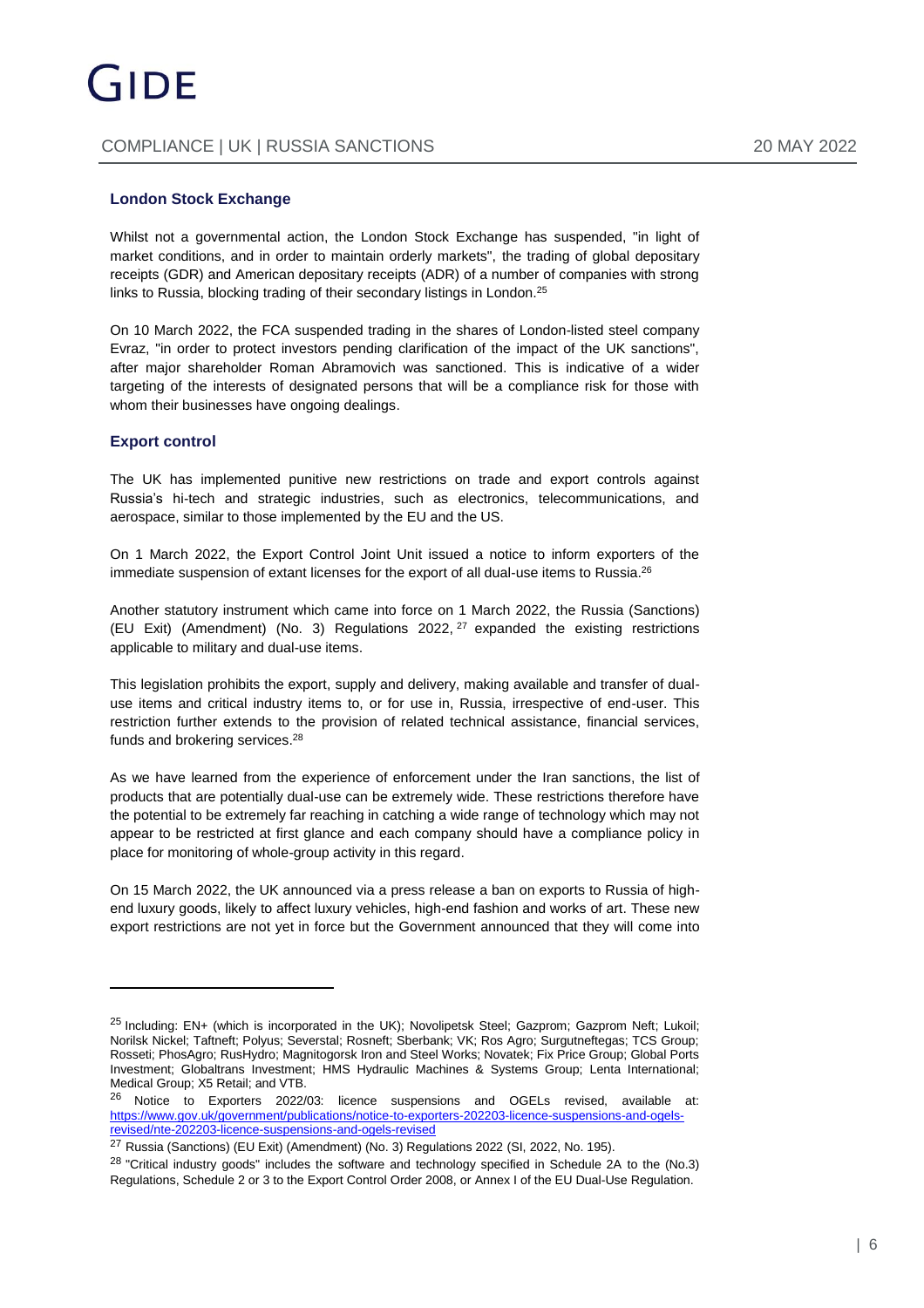force shortly.<sup>29</sup> On the same day, the UK also announced that it will no longer issue any new guarantees, loans and insurance for exports to Russia and Belarus. 30

The UK has announced on  $8<sup>th</sup>$  April that it will put an export ban in place on key oil refining equipment and will add other products to this as it seeks to put further constraints on Russia's ability to earn foreign exchange.

#### **Aircraft and insurance measures**

The Russia (Sanctions) (EU Exit) (Amendment) (No 6) Regulations 2022 came into force on 8 March 2022,<sup>31</sup> introducing new aircraft and trade sanctions measures.

#### *Aircraft measures*

New aircraft measures were introduced to provide for:

- termination of existing registration, and refusal of application for registration, of aircraft owned by designated persons within the UK;
- banning Russian aircraft (owned, operated or chartered by a designated person or a person connected with Russia, as well as aircraft registered in Russia) from overflying or landing in the UK (otherwise than to protect life); and
- giving the Secretary of State power to direct an airport operator to detain Russian aircraft.

In order to target ultimate beneficial owners, these measures may be taken against those who possess the legal title to the aircraft (or to any share in the aircraft), or have a beneficial interest in the aircraft (or in any share in the aircraft).

Restrictions were also applied to aircraft and space technology.

In order to further ensure that the aircraft measures are respected, the Russia (Sanctions) (EU Exit) (Amendment) (No. 7) Regulations 2022 prohibit a person from providing assistance relating to an aircraft or ship to, of for the benefit of, a person who has been designated for the purposes of that sanctions measure, <sup>32</sup> as mentioned above.

#### *Insurance measures*

 $\overline{a}$ 

This new instrument contains further measures prohibiting:

 the export, supply and delivery, making available and transfer of aviation and space items to, or for use in, Russia (as well as the provision of related technical assistance, financial services, funds and brokering services); and

<sup>30</sup> UK cuts off export finance support to Russia and Belarus, press release, available at: <https://www.gov.uk/government/news/uk-cuts-off-export-finance-support-to-russia-and-belarus>

 $29$  UK announces new economic sanctions against Russia, press release, available at: <https://www.gov.uk/government/news/uk-announces-new-economic-sanctions-against-russia>

<sup>31</sup> Russia (Sanctions) (EU Exit) (Amendment) (No 6) Regulations 2022 (SI, 2022, No. 241).

<sup>32</sup> Russia (Sanctions) (EU Exit) (Amendment) (No. 7) Regulations 2022 (SI, 2022, No. 395).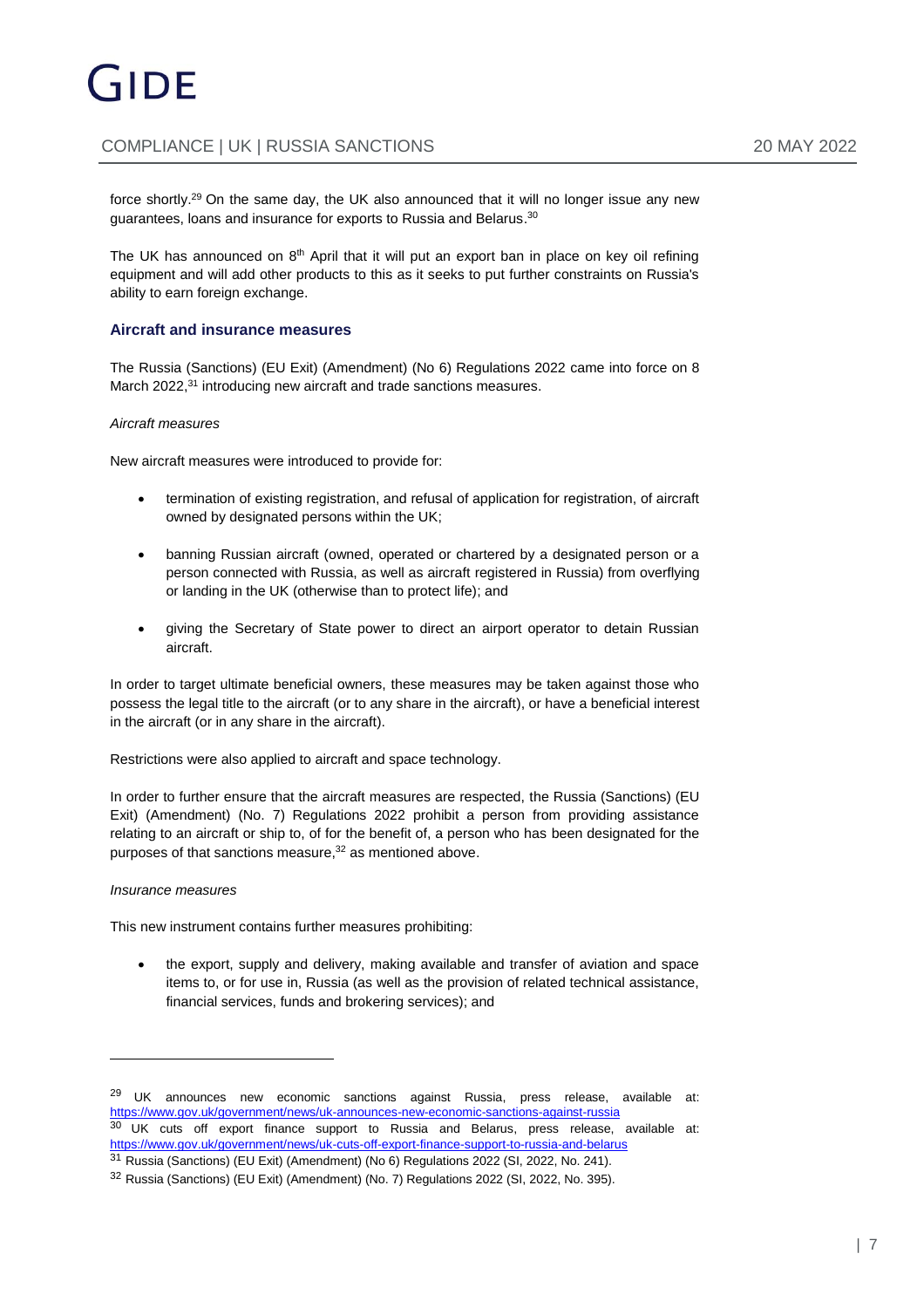the provision of insurance and reinsurance services relating to aviation and space goods and technology, to a person connected with Russia, or for use in Russia.

On 8 March 2022, the Export Control Joint Unit published a general trade licence permitting for a time-limited period the provision of certain insurance and reinsurance services relating to aviation and space goods and aviation and space technology. <sup>33</sup> Any person seeking to rely on the licence must register online via the online export licensing system SPIRE, within 30 days of their first use of the licence.

On 17 March 2022, a general trade licence was published authorising the provision of technical assistance, financial services or brokering services in respect of restricted goods and restricted technology for third party vessels passing through the UK, although not to facilitate contravention of sanctions (e.g. the sale of assets or such vessels entering UK waters not under their own steam). 34

All open general export licences have now been amended to exclude Belarus. 35

#### **Trade restrictions**

In a co-ordinated response, the UK and US announced bans on Russian oil imports on 8 March 2022. The UK announced plans to phase out imports of Russian oil by the end of the year and the US announced a ban on imports of Russian oil and gas. The UK further established a new Taskforce on Oil to work with industry on the transition. The government is "exploring options" to end the use of Russian natural gas.

In the interim, the UK now plans to impose a ban on the import of Russian iron and steel products and to set out a timetable for ending imports of Russian coal by 2023, as announced on 6 April 2022. Most dramatically, an outright ban on new UK investment to Russia was announced by the UK Foreign Secretary.

On 15 March 2022, the UK announced that it will deny Russia and Belarus access to Most Favoured Nation tariff for hundreds of their exports. It has published an initial list of goods that will face an additional 35 percent import tariffs. This includes iron, steel, fertilisers, wood, tyres, railway containers, cement, copper, aluminium, silver, lead, iron ore, residue/food waste products, beverages, spirits and vinegar (this includes vodka), glass and glassware, cereals, oil seeds, paper and paperboard, machinery, works of art, antiques, fur skins and artificial fur, ships and white fish. The Customs (Additional Duty) (Russia and Belarus) Regulations 2022 have now brought these into effect commencing on 25 March 2022.<sup>36</sup>

#### **Russian counter-measures**

In 2014, Russia imposed special economic measures against countries that introduced sanctions against Russia, and in September 2021 President Putin extended these measures until 31 December 2022. These are now at risk of being substantially increased as UK and other sanctions tighten control on interaction with the Russian economy.

<sup>33</sup> General Trade Licence (Russia Sanctions – Aviation Insurance), dated 8 March 2022.

<sup>34</sup> NTE 2022/09: General Trade Licence Russia Sanctions - Vessels.

<sup>35</sup> NTE 2022/06, published 9 March 2022.

<sup>36</sup> UK announces new economic sanctions against Russia, press release, available at: <https://www.gov.uk/government/news/uk-announces-new-economic-sanctions-against-russia>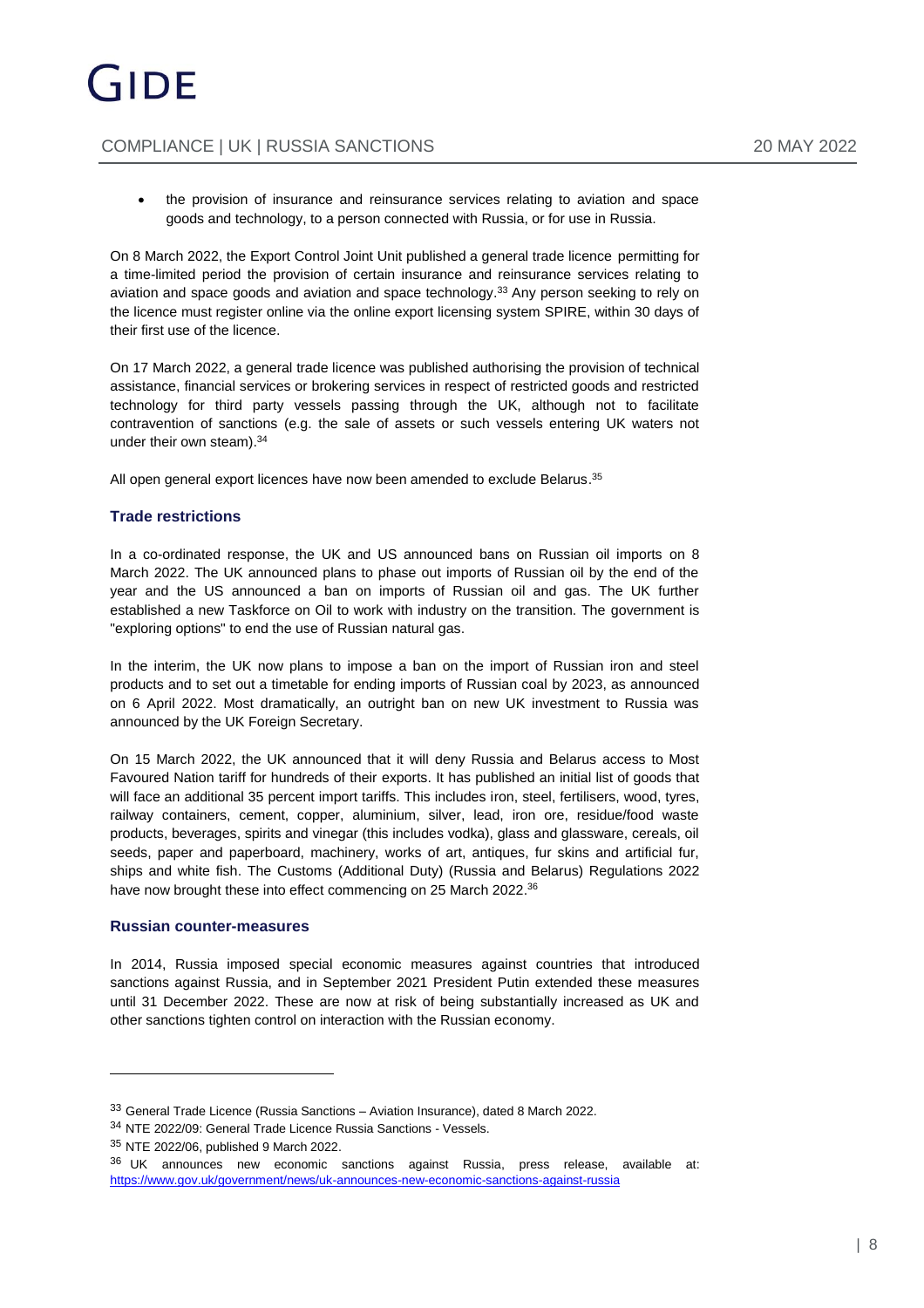# GIDE

# COMPLIANCE | UK | RUSSIA SANCTIONS 20 MAY 2022

In response to the unprecedented sanctions regimes mentioned above, Russia has introduced new counter-sanctions on 28 February<sup>37</sup> and 1 March 2022.<sup>38</sup> The UK has been included on Russia's new "unfriendly" nations list and UK-incorporated entities and legal persons face the possibility of further potential restrictions.

It has been reported that Russia provided, by means of a presidential decree issued on 5 March, that Russia and Russian companies could settle debts in rubles (as alternative to any other contractual currency). As a consequence, there is a concern that Gazprom may require European gas buyers to pay for gas in rubles, potentially a breach of sanctions in itself.

A case has been heard in the UK High Court with judgment handed down on 3 March 2022 that may touch on similar issues: *MUR Shipping BV v RTI Ltd* [2022] EWHC 467 (Comm). This case was made on appeal from an arbitration under the Arbitration Act and concerned a case of force majeure arising from the US sanctions against Russia. The court overruled an arbitral tribunal's finding that reasonable endeavours to mitigate the effect of the force majeure (the inability to accept payment in US dollars) required the owners of a vessel to accept alternative performance (in Euros). The point of English law was that the exercise of reasonable endeavours did not require the affected party to vary the terms of the contract or to agree to non-contractual performance.

A key distinguishing aspect of this case was the inability of an English judge (as ruled by the courts citing academic authority and precedent) to rule on performance of the contract to be made another country, in this case, the Netherlands. Had performance of the contract been in England, the judge might have been able to rule that payment in Sterling was adequate alternative performance. However, where an English law contract is to be performed in another country, the court held that there was no rule of English law, and no authority to support the proposition, that a party could make payment in "local" currency under an English law contract where that differed from the currency stipulated under the contract.

There are reports that Russia may legislate more extensively,<sup>39</sup> for example to allow Russian entities to ignore arbitration clauses in their private contracts and refer disputes to Russian courts. There is also a risk of measures under Russian law becoming applicable that could breach UK sanctions for the Russian subsidiary's UK parent (e.g. capitalisation requirements that fall outside the UK general licences). Companies will therefore need to take counsel in the affected jurisdictions and, in the case of Russia, check whether this is covered by a general licence (e.g. General Licence INT/2022/1280876 allows UK legal persons to pay legal fees and insurance premiums in respect of maintaining subsidiaries basic needs).

#### **What's next for companies?**

Following the rapid developments and increasing numbers of sanctions imposed, commercial groups with operations in the UK will have an evolving compliance position to monitor. There are a number of specific areas where companies may need to pay particular attention, for example:

<sup>&</sup>lt;sup>37</sup> Decree No. 79 "On the Application of Special Economic Measures in Connection with the Unfriendly Actions of the United States of America and Foreign States and International Organizations who have Joined the United States of America", dated 28 February 2022.

<sup>38</sup> Decree No. 81 "On Additional Temporary Economic Measures to Ensure Financial Stability of the Russian Federation", dated 1 March 2022.

<sup>&</sup>lt;sup>39</sup> Based upon drafts seen of a proposed law "On the external administration in respect of the management of organisations" (*О внешней администрации по управлению организацией*).